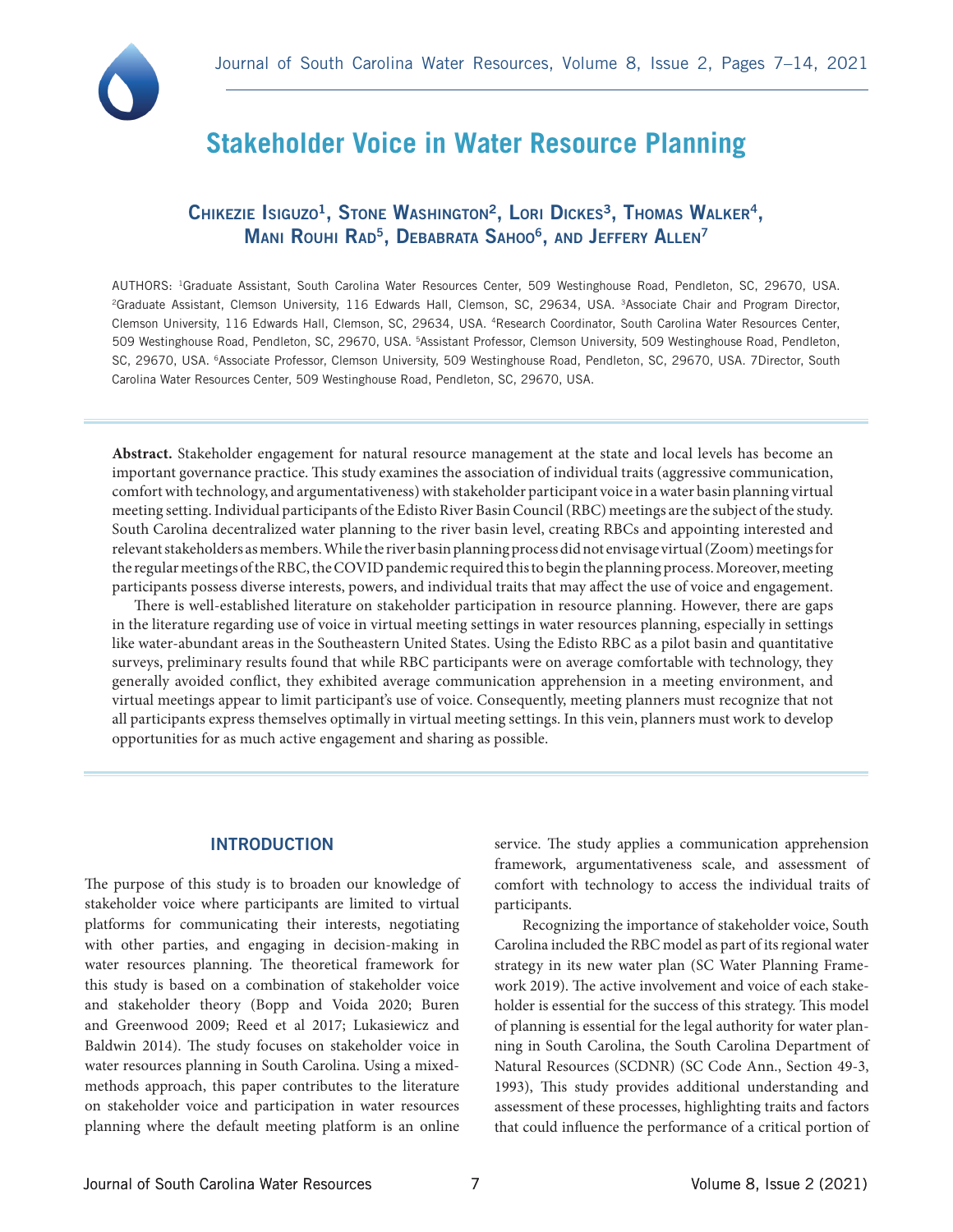the water plan. The performance of the Edisto RBC, being the first stakeholder planning process, provides valuable learning for the establishment of other RBCs in the state and in other parts of the Southeastern region of the United States.

# **BACKGROUND**

The SCDNR recognized the importance of effective public participation as specified in the new water planning framework (SC Water Planning Framework, Section 3.7, p. 38, 2019). The framework anticipated communication within the RBC and with the public, with a focus on transparency, timeliness, and accuracy of information exchange. To implement this objective, public participation in RBC meetings was also specified. During the meetings, RBC members are expected to speak, while the members of the public can speak at the time designated for public comments. Therefore, RBC meetings are designed to elicit the voice of both RBC members and members of the public. The framework envisaged the use of websites for the publication of notices and emails for communications of meeting notices, but it did not mention virtual RBC meetings (SC Water Planning Framework, Section 3.7, p. 38, 2019).

From the lens of stakeholder voice in water resources planning, inclusive of broader stakeholder theory, this study argues that individual stakeholder traits and experience using virtual meeting platforms influence stakeholder voice in a natural resource planning group. Furthermore, applying the communication apprehension framework, this study argues that individual stakeholder voice traits influence participation in virtual meetings (McCroskey 1977). Given the propositions stated above, this study puts forth the following hypotheses:

- Hypothesis 1: Individual stakeholder behavior indices of communication apprehension will be related positively to stakeholder participation in the Edisto RBC virtual meetings.
- Hypothesis 2: Individual stakeholder comfort with virtual technology indices will be positively related to stakeholder voice in the Edisto RBC.
- Hypothesis 3: Individual stakeholder argumentativeness will be positively related to stakeholder participation in the Edisto RBC virtual meeting.

Furthermore, the study attempted to identify the factors that limit individual Edisto RBC meeting participants from speaking during RBC meetings.

# MATERIALS AND METHODS

At the time of deploying the survey for this study, the Edisto RBC had met a total of 8 times. Every individual (RBC members, RBC Alternates, and members of the public) who had attended at least 1 meeting of the Edisto RBC were invited to respond to an online survey developed for this study. Participants were solicited utilizing a prepared, IRB-approved (IRB2020-123) recruitment script via email. Participants were invited to volunteer and respond to the online survey deployed in Qualtrics (Qualtrics, Provo, UT, 2020). Participants included RBC members, RBC Alternates, and other members of the public. Members of the public for the study was defined as stakeholders in the Edisto River Basin planning process who are not current members of the Edisto RBC or who are not RBC member alternates. Therefore, participants who attended as planning committee members or to provide technical support were excluded from the study. A total of 83 participants who attended at least 1 meeting of the Edisto RBC were sent the email invitation to participate. Out of that number, 27 completed responses were received, representing 32.53% of people who had attended at least 1 out of the 7 meetings at the time the survey was deployed. The study received responses from each participant type: RBC Member (10 responses), RBC Alternate (3 responses), and Member of Public (14 responses). The study used SPSS (IBM Statistics 27) to analyze the data for the preliminary results.

The survey featured 15 questions (Appendix). The first 2 questions covered the respondent's interest group and in what capacity the respondent attended the RBC meetings (RBC member, RBC alternate, or Member of Public). Question 3 covered the communication apprehension scale questions, question 4 required a response to the argumentativeness scale questions, and question 5 asked respondents about their level of experience using Zoom online meeting technology. Questions 6 and 7 required the respondents to answer if they had asked a question and/or made a comment in an RBC meeting, while question 8 assessed respondents' comfort using online technology. Question 9 assessed whether respondents received feedback when they asked questions or made comments and how satisfied they were with the feedback received. Finally, questions 10 and 11 invited the respondents to describe their assessment of primary factors that limited participants from making comments and asking questions during RBC meetings, and questions 12 through 15 covered participant demographics such as gender, age, ethnicity, and highest level of education completed.

#### MEASURES

Participants completed a questionnaire that assessed their communication apprehension, comfort with technology, and argumentativeness. Two questions indicated meeting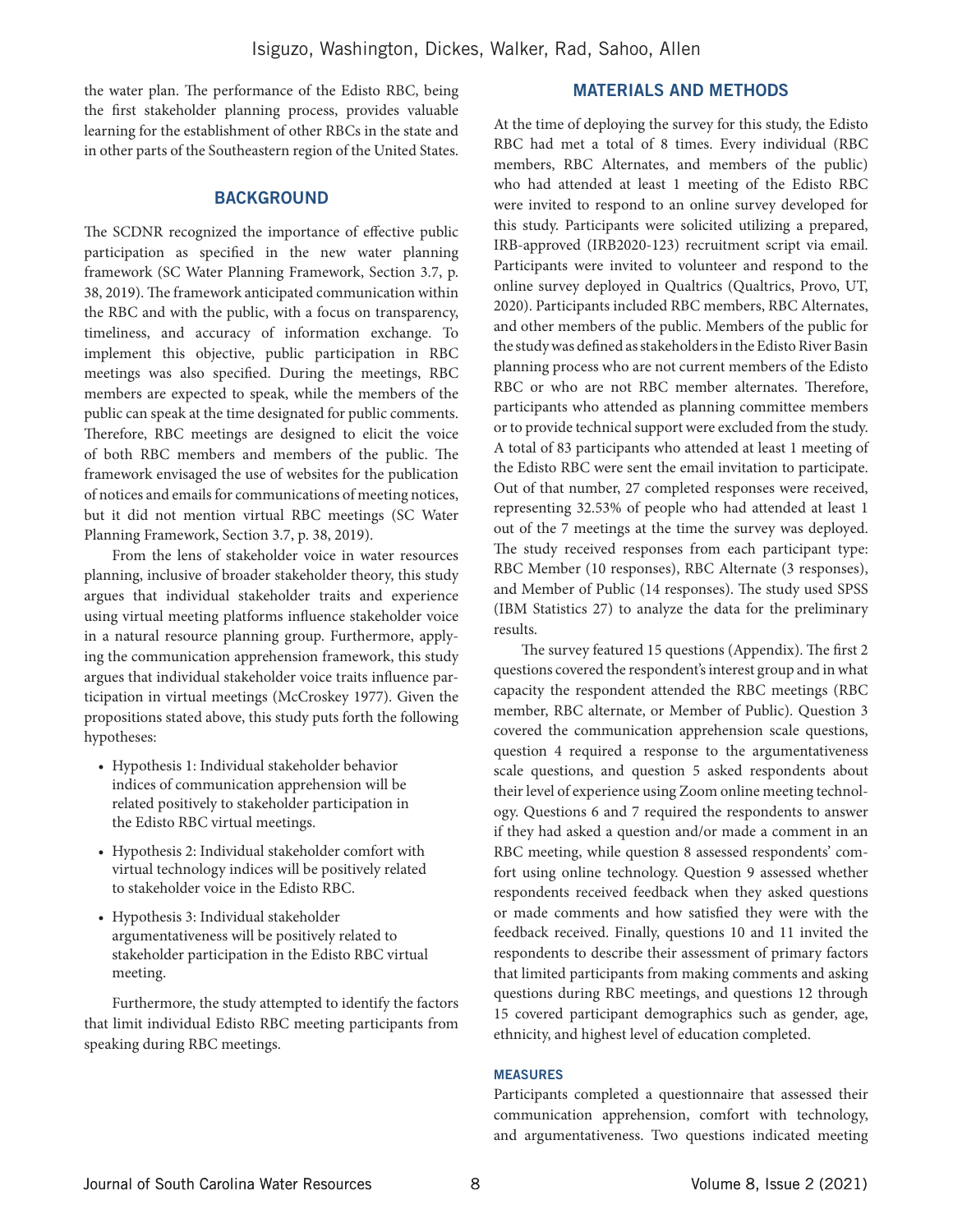participant voice: "Have you asked a question in an Edisto RBC meeting?" and "Have you made a comment in an Edisto RBC meeting?" A composite variable "voice" was created for analysis. Two open-ended questions—"In your assessment what primary factor limits participants from making comments and asking questions during RBC meetings?" and "In your assessment what other factors limit participants from making comments and asking questions during RBC meetings?"—were used for the qualitative analysis. The study considered voice to include speaking and use of the chat feature by meeting participants.

#### COMMUNICATION APPREHENSION ASSESSMENT

Communication apprehension was operationalized with the PRCA-24 communication apprehension scale (PRCA-Personal Report of Communication Apprehension) (McCroskey 1977). (The PRCA-24 communication apprehension scale includes two other dimensions: Interpersonal and Group Discussion.) This 24-item measure assesses participants' feelings about communicating with others (e.g., "Generally, I am nervous when I have to participate in a meeting"). Answers were recorded on a 5-point Likert-type scale that ranged from *strongly disagree* (1) to *strongly agree* (5). This study used a short form of the communication apprehension scale focused on meetings and public speaking dimensions. These were the only 2 variables that were relevant to the study setting, virtual Zoom meetings. The 12-item measure for which a higher score indicates that the individual feels apprehensive resulted in an alpha coefficient of .94 ( $M = 28.37$ ,  $SD = 9.09$ ). The PRCA scores range from 24 to 120, with the scores below 51 representing people who have very low communication apprehension and the scores between 51 and 80 representing people with average communication apprehension (Table 1). The score from the study suggests that the group of individuals in the Edisto RBC exhibit average communication apprehension in a meeting environment.

#### ARGUMENTATIVENESS ASSESSMENT

Argumentativeness was operationalized with the Argumentativeness Scale (Infante and Rancer 1982). This 20-item measure assessed participants' feelings while arguing controversial issues with others (e.g., "When I finish arguing with someone, I feel nervous and upset"). Answers were recorded on a 5-point Likert-type scale that ranged from *never true* (1) to *always true* (5). For our study, we obtained an alpha coefficient of .91 ( $M = 65.28$ , SD = 11.92). The argumentativeness scale compares the difference between the scores of the tendency to avoid arguments with the tendency to seek out arguments. Our score for tendency to avoid getting into arguments (NoArgument) was 80 and the score for tendency to seek out arguments (YesArgument) was 68, a difference of 12. This score indicated that, on average,

participants in the Edisto RBC meeting avoid getting into arguments in this setting.

#### COMFORT WITH TECHNOLOGY ASSESSMENT

Comfort with technology was operationalized with the Online Learning Readiness Scale (OLRS) (Hung et al. 2010). This 18 item measure assessed participants' feelings about comfort with the use of technology (e.g., "I feel confident in using online tools [email, discussion) to effectively communicate with others"). Answers were recorded on a 5-point Likerttype scale that ranged from *never true* (1) to *always true* (5). This study utilized the Online Communication Self-Efficacy (OCSE) section of the OLRS. The OCSE assesses the confidence of online meeting participants using online tools and effectively communicating with others. The results from the OCSE resulted in an alpha coefficient of .82 ( $M = 15.64$ ,  $SD = 2.60$ ). The mean OCSE score suggested that individuals in the group were, on average, comfortable with technology.

#### DATA ANALYSIS

Data was analyzed using the SPSS software (IBM SPSS Statistics 27). Communication apprehension had two dimensions: meeting and public speaking. The study conducted a reliability analysis showing that the meeting dimension had an alpha .88 and the public speaking dimension had an alpha of .90. In addition, the study created composites indices for communication apprehension, argumentativeness, comfort with technology, and participant speaking in at least one RBC meeting, and then conducted a Pearson correlation test.

The qualitative analysis relied on the open-ended questions that invited participants to describe the factors that limited verbal expression in RBC meetings. It must be noted that the medium a survey respondent used (i.e., laptop, tablet, PC, or mobile device) may impact their responses to this question due to challenges such as typing long sentences in mobile devices, among others.

### PRELIMINARY RESULTS

#### QUALITATIVE RESULTS

After analyzing the data, elements described in Table 2 emerged as reasons why individual participants in the Edisto RBC did not verbally express themselves in the RBC meeting.

One of the recurring themes was that members of the public did not feel empowered to express themselves during RBC meetings. This feeling was buttressed with the use of the term "body language" to describe how the meetings were designed to limit verbal expressions. Furthermore, respondents noted that limiting public comment to a particular point in the meetings did not encourage verbal expression.

Some respondents stated that individual feelings of shyness and discomfort influenced verbal expression. Another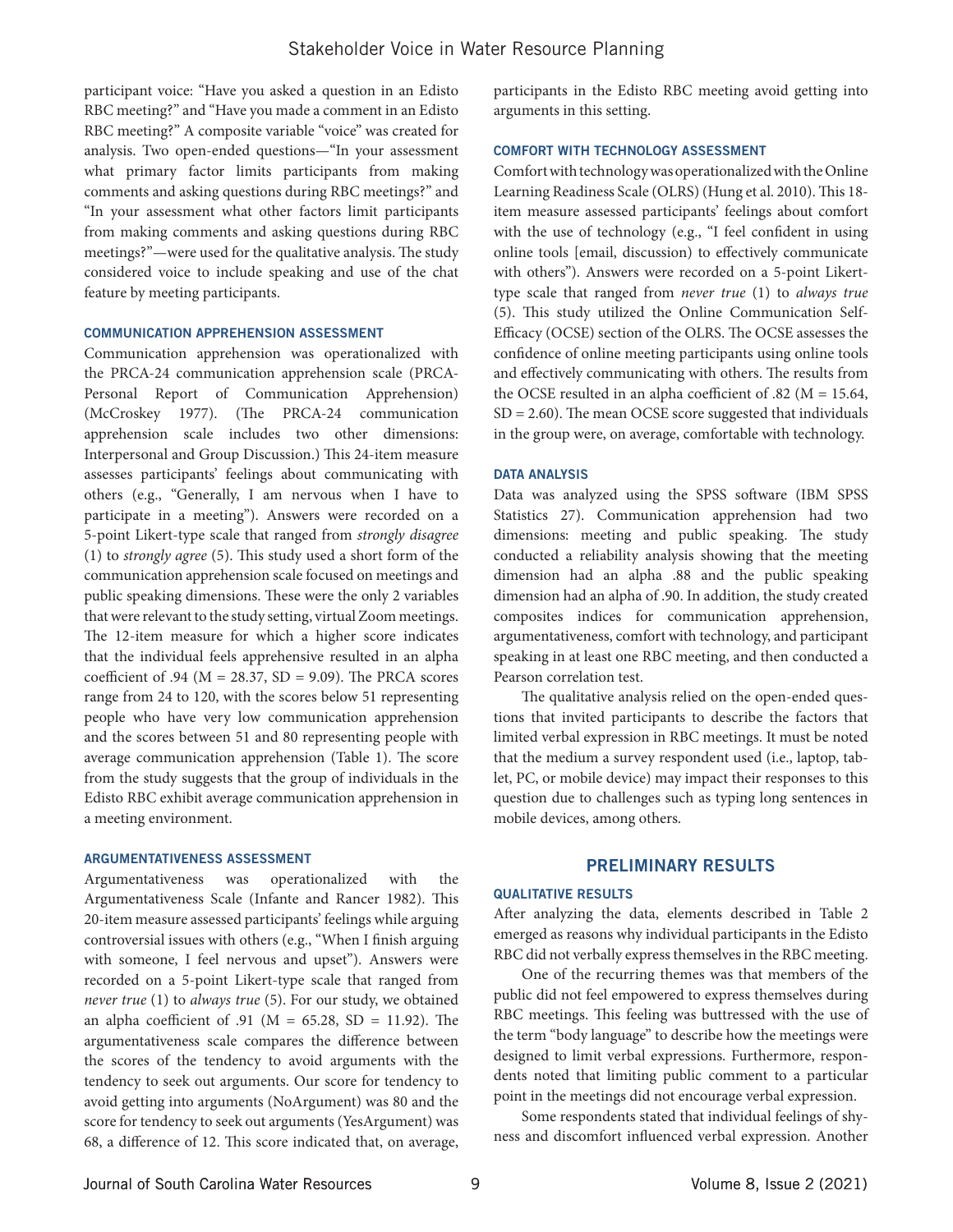individual trait respondents noted was fear of confrontation, thus avoiding conflict. These individual traits suggest weak argumentativeness, but it is possible that these are the individuals' feelings expressed in the context of the RBC meetings, and not a reflection of the individuals' feelings in meeting settings generally. Therefore, isolating the triggers to such feelings becomes essential to understanding power dynamics in these settings and the ability to encourage verbal expression of participants in RBC meetings and settings like this.

Although participants were, on average, comfortable with technology, one of the qualitative results showed unfamiliarity with Zoom functionalities. This result suggests that it was possible for an individual to be comfortable with technology but struggle with a specific application. While the study did not explore how long respondents had used Zoom prior to joining the Edisto RBC, it did not assume respondents had prior experience using Zoom.

Some respondents did not feel any connections with other RBC members and reiterated the need for a face-toface meeting to build relationships within the RBC. This response suggested that the virtual meeting platform did not offer the opportunity to bond with their colleagues, hence their inability to vocally express themselves as they would have done if they were already bonded. Some respondents also noted the reliance on previous relationships they had with some participants before joining the RBC as a platform for further developing relationships among the participants.

Respondents noted a lack of sufficient knowledge of issues discussed in the RBC as a reason some participants do not verbally express themselves in RBC meetings. This response suggests that participants in the Edisto RBC meetings have different levels of knowledge of water planning issues. This difference in knowledge could act to shut out less-aware participants or empower those with more advanced knowledge.

#### QUANTITATIVE RESULTS

Preliminary quantitative results revealed a significant association between individual communication apprehension and stakeholder voice. However, the preliminary results did not reveal any significant association between the individual traits of argumentativeness and comfort with technology and stakeholder voice.

# **DISCUSSION**

The purpose of this study was to use stakeholder voice theory to empirically explore the relationships between individual meeting participant traits (communication apprehension, argumentativeness, and comfort with technology) and speaking openly in a virtual (Zoom) RBC meeting. Although the preliminary results do not find a significant positive association between participant argumentativeness and comfort with technology and participant voice, the survey revealed some useful descriptions of the Edisto RBC meeting participants and several areas of future research.

Table 1. Communication Apprehension Summary

|                         | <b>PRCA Model Mean Score</b> | This Study Mean Score |  |
|-------------------------|------------------------------|-----------------------|--|
| <b>Total Mean Score</b> | 65.3                         | 51.84                 |  |
| <b>Meetings</b>         | 16.4                         | 13.19                 |  |
| <b>Public Speaking</b>  | 19.3                         | 15.19                 |  |
| Interpersonal           | 14.2                         | Not Applicable        |  |
| <b>Group Discussion</b> | 15.4                         | Not Applicable        |  |
|                         |                              |                       |  |

|  |  |  |  | Table 2. Open Response Summary |
|--|--|--|--|--------------------------------|
|--|--|--|--|--------------------------------|

| S/N | Element                                                             | No. of Occurrence |
|-----|---------------------------------------------------------------------|-------------------|
| 1.  | Members of public did not feel empowered for vocal expression.      | 6                 |
| 2.  | Shy and uncomfortable.                                              | 3                 |
| 3.  | Fear of confrontation, thereby avoiding conflict.                   | 4                 |
| 4.  | Unfamiliarity with Zoom functions.                                  | 6                 |
| 5.  | Feeling intimidated by diverse interest groups in the virtual room. | 4                 |
| 6.  | No feeling of connection with other participants.                   | 4                 |
| 7.  | Insufficient knowledge of subjects discussed during meetings.       | 4                 |
| 8.  | Meeting presentations were rushed for participants to follow.       | 5                 |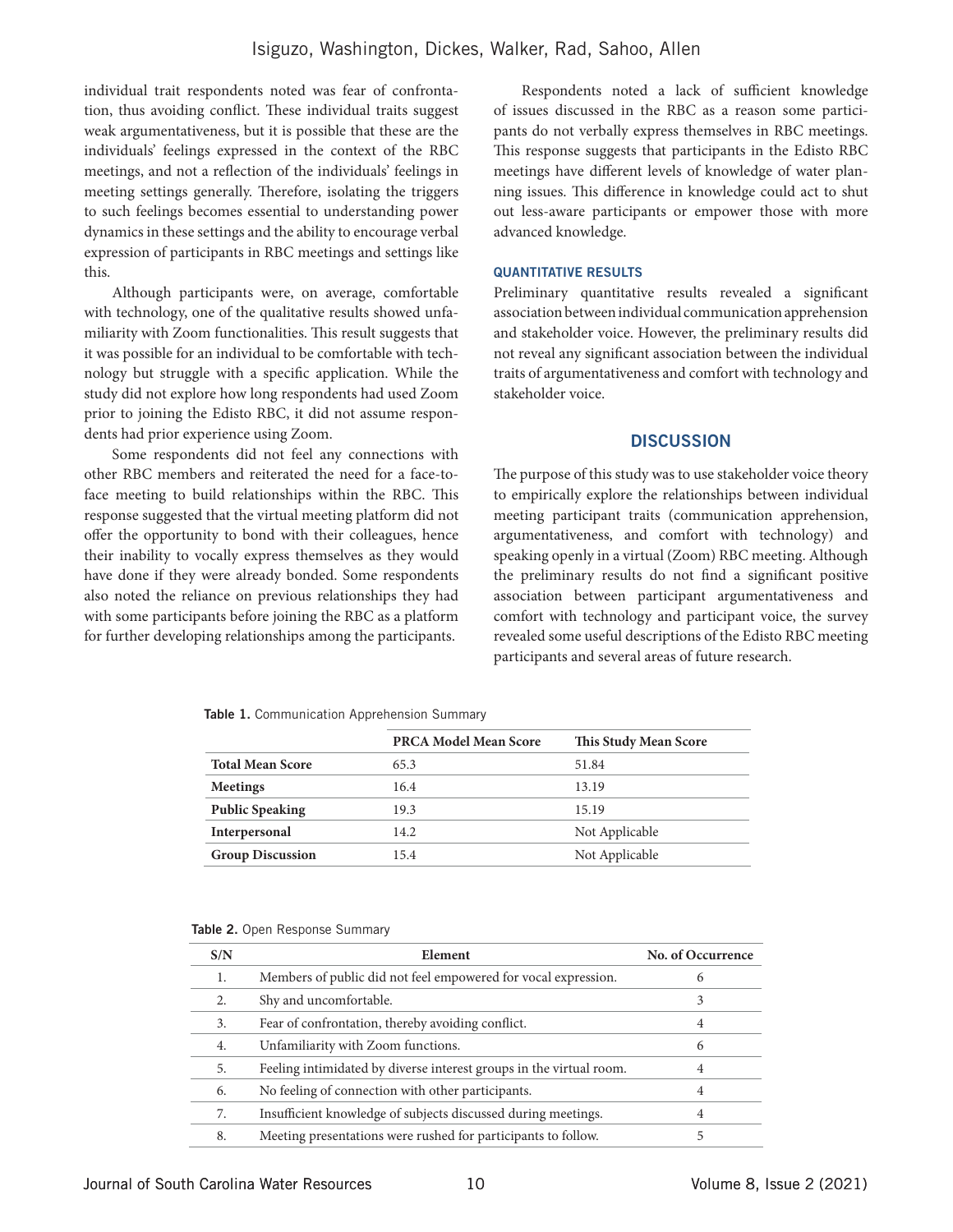First, some public participants did not feel empowered to express themselves during RBC meetings. This feeling was buttressed with the use of the term "body language" to describe how the meetings were designed to limit verbal expressions. Furthermore, respondents noted that limiting public comment to a particular point in the meetings did not encourage verbal expression. While this may be an important meeting management approach, understanding how to mitigate or minimize this tactic is critical for broad and inclusive stakeholder engagement.

Second, although all meeting participants were, on average, comfortable with the use of technology, only 40% of the respondents have either asked a question or made a comment in a meeting. The participation rate does not reflect the level of comfort with technology observed in the study. The low participation rate may be because the meetings held so far were more instructional and educational sessions but held in a business meeting environment.

Third, participants exhibited average communication apprehension in a meeting environment, were on average comfortable with technology, and on average avoided getting into arguments in the Edisto RBC meeting. In addition, in responding to the question "In your assessment what primary factor limits participants from making comments and asking questions during RBC meetings?" participants mentioned not feeling empowered to participate as non-RBC members, lack of connection to other members/meeting participants, and feelings of intimidation. Some of these factors noted by the respondents could prove informative for further examination of a relationship with stakeholder voice. Moreover, the responses showed areas of power concentration, such as advanced knowledge of water planning. These results highlight the need to understand the individual voice traits of meeting participants in these settings when planning and implementing meetings so that groups like the RBC can accomplish their goals effectively. Moreover, it is critical that power dynamics are understood and managed in these settings so that all participants feel empowered to express themselves. To ensure that the South Carolina water planning process is in line with global standards as described in the IWRM framework (UNESCO 2009), the water planning process must encourage stakeholder voice regardless of individual traits. To achieve this level of engagement, stakeholder planners must recognize that not all participants express themselves optimally in virtual meeting settings. In this vein, planners must work to develop opportunities for as much active engagement and sharing as possible. Furthermore, this work around improving stakeholder voice is in line with Sustainable Development Goal 6 (Ensure availability and sustainable management of water and sanitation for all) of the United Nations (2015) and is important across all natural resource settings.

# LIMITATIONS AND FUTURE DIRECTIONS

The Edisto RBC members, alternates, and other members of the public had never met each other physically on the platform of the council; therefore, the survey may suffer from social desirability issues as respondents seek to portray some specific image about themselves. The study was limited to the Edisto RBC, alternates, and other members of the public with email contact information, and the results should not be generalized to other RBCs or similar natural resource planning environments. To be able to pass the external validity test, the study should extend to RBCs across a wider sample. Because of the sample size, the analysis may be missing relationships that exist.

Future study will build on the results and expand the study sample to include more participants in state RBC meetings and similar RBC meetings in river basins in other states. It must be noted that this study is merely correlational. Future study should determine other factors that may associate with stakeholder voice and determine if any significant factors are causal. For example, there is opportunity to study the relationship between communication styles and stakeholder voice in a virtual meeting environment. Furthermore, a content study of the expressions, verbal and written, of meeting participants will produce valuable results related to stakeholder voice in the Edisto RBC.

This research is incomplete as the Edisto RBC is in its early stages of establishment. At the time of this preliminary study, the Edisto RBC was not fully organized according to the state planning framework; for example, the Edisto RBC had not elected its leadership when this study was launched. The Edisto RBC with a complete structure and elected leaders may present a different outlook regarding the voices of participants. Even with these limitations, this study provides an important window into critical issues of consideration for effective natural resource stakeholder engagement and presents several opportunities for future research.

#### ACKNOWLEDGMENTS

This study would not have been possible without the support and guidance of Dr. Gregory Cranmer, Clemson University.

#### **REFERENCES**

- Bopp C, Voida A. 2020. 9 voices of the social sector: a systematic review of stakeholder voice in HCI research with nonprofit organizations. ACM Transactions on Computer-Human Interaction 27(2):9.1–9.26. doi:10.1145/3368368
- Buren H, Greenwood M. 2009. Stakeholder voice. Philosophy of Management 8:15–23. doi:10.5840/ pom2009833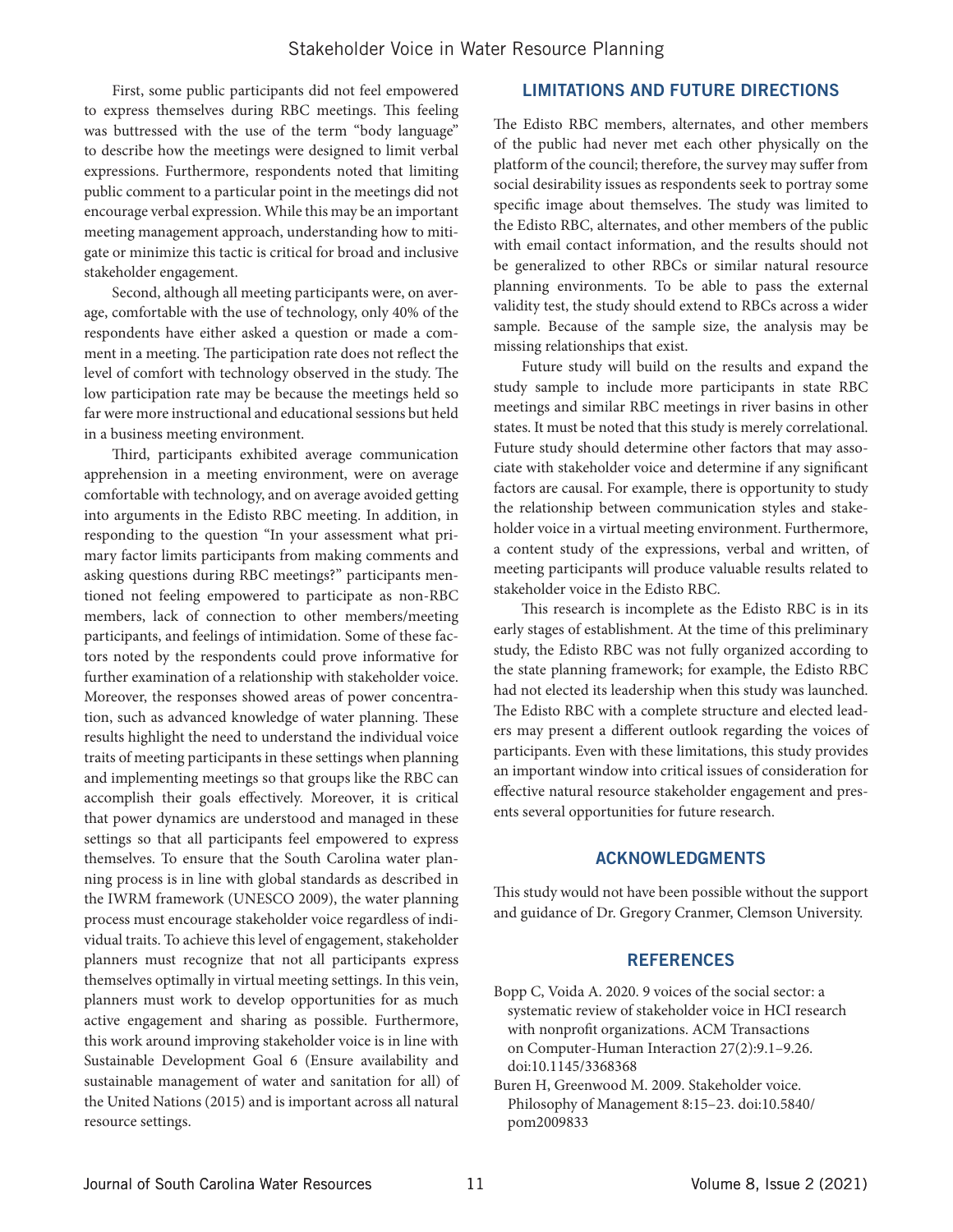Czaja SJ, Charness N, Fisk AD, Hertzog C, Nair SN, Rogers WA, Fisk AD, Hertzog C, Sharit J. 2006. Factors predicting the use of technology: findings from the Center for Research and Education on Aging and Technology Enhancement (CREATE). Psychol Aging 21(2):333–352. doi:10.1037/0882-7974.21.2.333

Fletcher D, Watson T. (2009). Voice, silence and the business of construction: loud and quiet voices in the construction of personal, organizational and social realities. Organization 14(2):155–174. doi:10.1177/1350508407074221

Hung M, Chou C, Chao-Hsiu C, Zangyuan O. 2010. Learner readiness for online learning: Scale development and student perceptions. Computers & Education 55:1080– 1090. doi:10.1016/j.compedu.2010.05.004

Infante DA, Rancer AS. 1982. A conceptualization and measure of argumentativeness. Journal of Personality Assessment 46(1):72–80. doi:10.1207/ s15327752jpa4601\_13

Lukasiewicz, A., & Baldwin, C. (2014). Voice, power, and history: ensuring social justice for all stakeholders in water decision-making. *The International Journal of Justice and Sustainability*, 1042-1060. https://doi.org/10.10 80/13549839.2014.942261

McCroskey JC. 1977. Oral communication apprehension: A summary of recent theory and research. Human Communication Research 4:78–96. http://www. jamescmccroskey.com/publications/074.pdf

Qualtrics. 2020. Qualtrics Provo, Utah, USA. https://www. qualtrics.com

Reed MS, Vella S, Challies E, de Vente J, Frewer L, Hohenwallner-Ries D, et al. 2017. A theory of participation: what makes stakeholder and public engagement in environmental management work? The Journal for the Society of Ecological Restoration: S7–S17. doi:10.1111/rec.12541

SPSS Software. 2020. IBM SPSS Statistics 27. https://cuapps. clemson.edu/Citrix/HTML/

UNESCO. 2009. IWRM guidelines at river basin level. Paris: United Nations Educational, Scientific and Cultural Organization . Accessed October 5, 2020. https://unesdoc. unesco.org/ark:/48223/pf0000186417

United Nations. 2015 Sustainable Development Goals. https://sdgs.un.org/goals/goal6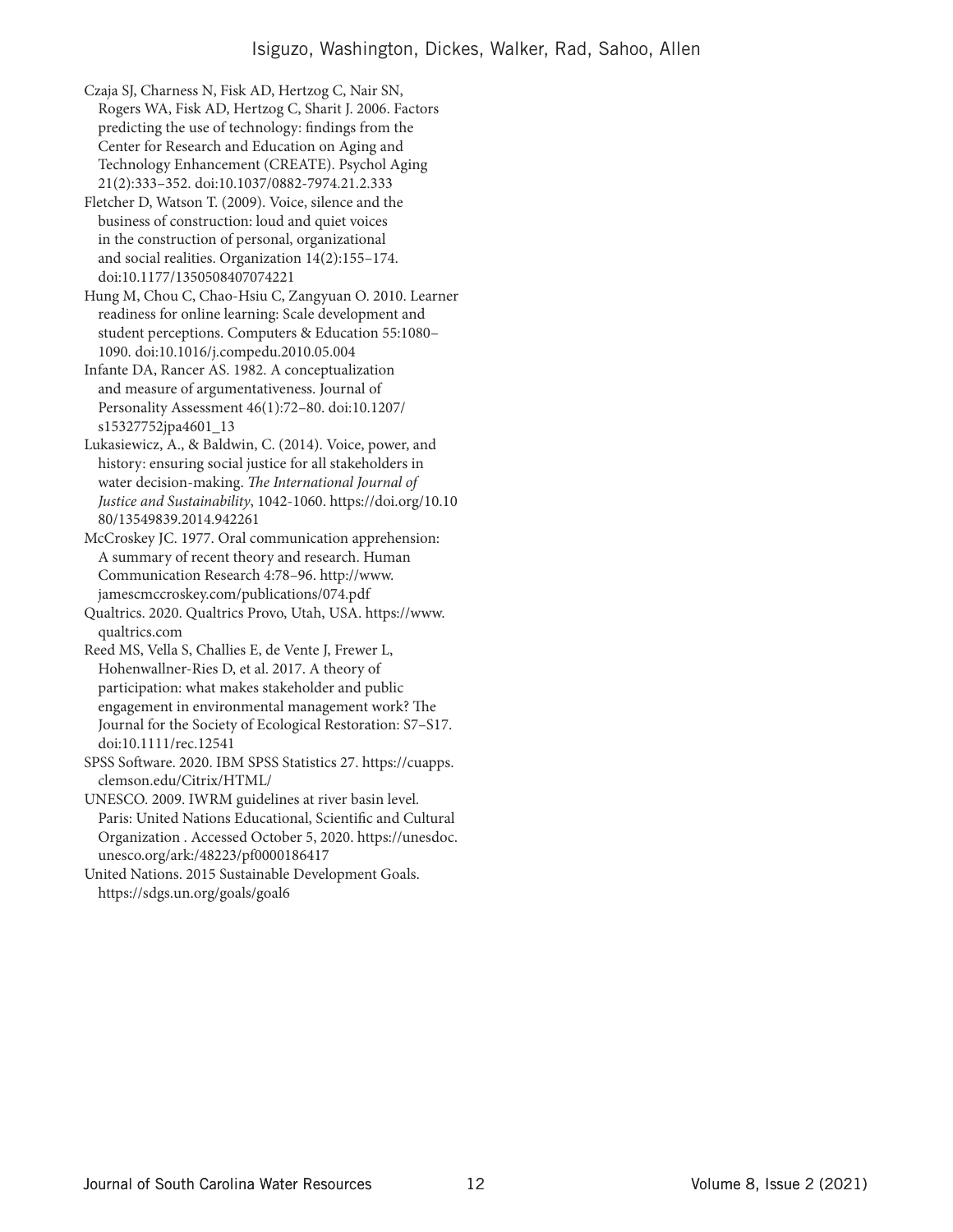# Stakeholder Voice in Water Resource Planning

# APPENDIX. STAKEHOLDER VOICE IN WATER RESOURCES PLANNING SURVEY—EDISTORBC

# **Q1 Which interest group do you represent?**

Industry and Economic Development (1); Water Based Recreational (2); Local Governments (3); Agriculture, Forestry, and Irrigation (4); Environment (5); Electric/Power Utilities (6); Water/Sewer Utilities (7); At large (Other member of the public not in a group mentioned above) (8)

# **Q2 In what capacity do you attend the Edisto RBC meeting?**

RBC Member (1) RBC Alternate (2) Member of the public (3)

**Q3 Please indicate the degree to which each statement applies to you by marking whether you**: 1: *Strongly Disagree; 2: Disagree; 3: Neither agree nor disagree; 4: Agree; 5: Strongly Agree Strongly Disagree (1) Disagree (2) Neither agree nor disagree (3) Agree (4) Strongly Agree (5)*

Generally, I am nervous when I have to participate in a meeting; I feel relaxed while giving a speech; I am afraid to express myself at meetings; Communicating at meetings usually makes me uncomfortable; I am very relaxed when answering questions at meetings; I have no fear of giving a speech; I am very calm and relaxed when I am called upon to express my opinion at a meeting; My thoughts become confused and jumbled when I am giving a speech; I face the prospect of giving a speech with confidence; While giving a speech, I get so nervous I forget facts I really know; Usually, I am comfortable when I have to participate in a meeting; Certain parts of my body feel very tense and rigid while giving a speech.

**Q4 Please indicate how often each statement is true for you personally while arguing controversial issues by selecting**: Never True Rarely True Occasionally True Often True Always True

Never True (1) Rarely True (2) Occasionally True (3) Often True (4) Always True (5)

While in an argument, I worry that the person I am arguing with will form a negative impression for me; Arguing over controversial issues improves my intelligence; II enjoy avoiding argument; I am energetic and enthusiastic when I argue; Once I finish an argument, I promise myself that I will not get into another; Arguing with a person creates more problems than it solves; I have a pleasant, good feeling when I win a point in an argument; When I finish arguing with someone, I feel nervous and upset; I enjoy a good argument over a controversial issue.; I get an unpleasant feeling when I realize I am about to get into an argument; I enjoy defending my point of view on an issue.; I am happy when I keep an argument from happening; I do not like to miss the opportunity to argue a controversial issue; I prefer being with people who rarely disagree with me; I consider an argument an exciting intellectual challenge; I find myself unable to think of effective points during an argument; I feel refreshed and satisfied after an argument on a controversial issue; I have the ability to do well in an argument; I try to avoid getting into arguments; I feel excitement when I expect that a conversation I am in is leading to an argument.

**Q5 Please indicate how would you rate your experience using the following:** No Experience (1) Little Experience (2) Good Experience (3) Excellent (4)

Virtual meeting platforms before attending your first Edisto RBC meeting? Zoom meeting platform before attending your first Edisto RBC meeting?

# **Q6 Please select the most suitable response to the following statements?** Yes (1) No (2)

Have you have asked a question in an Edisto RBC meeting? Have you made a comment in an Edisto RBC meeting? Did you receive a response to the question you asked in an Edisto RBC meeting? Did you receive a response to the comment you made in an Edisto RBC meeting? (4)

# **Q7 If you have made a comment or asked a question in an RBC meeting, what medium did you use?**

Sending a ZOOM Chat during Edisto RBC meeting. Speaking during the ZOOM Edisto RBC meeting. Sending Email to the Planning Team. Phone call to the Planning Team. Other.